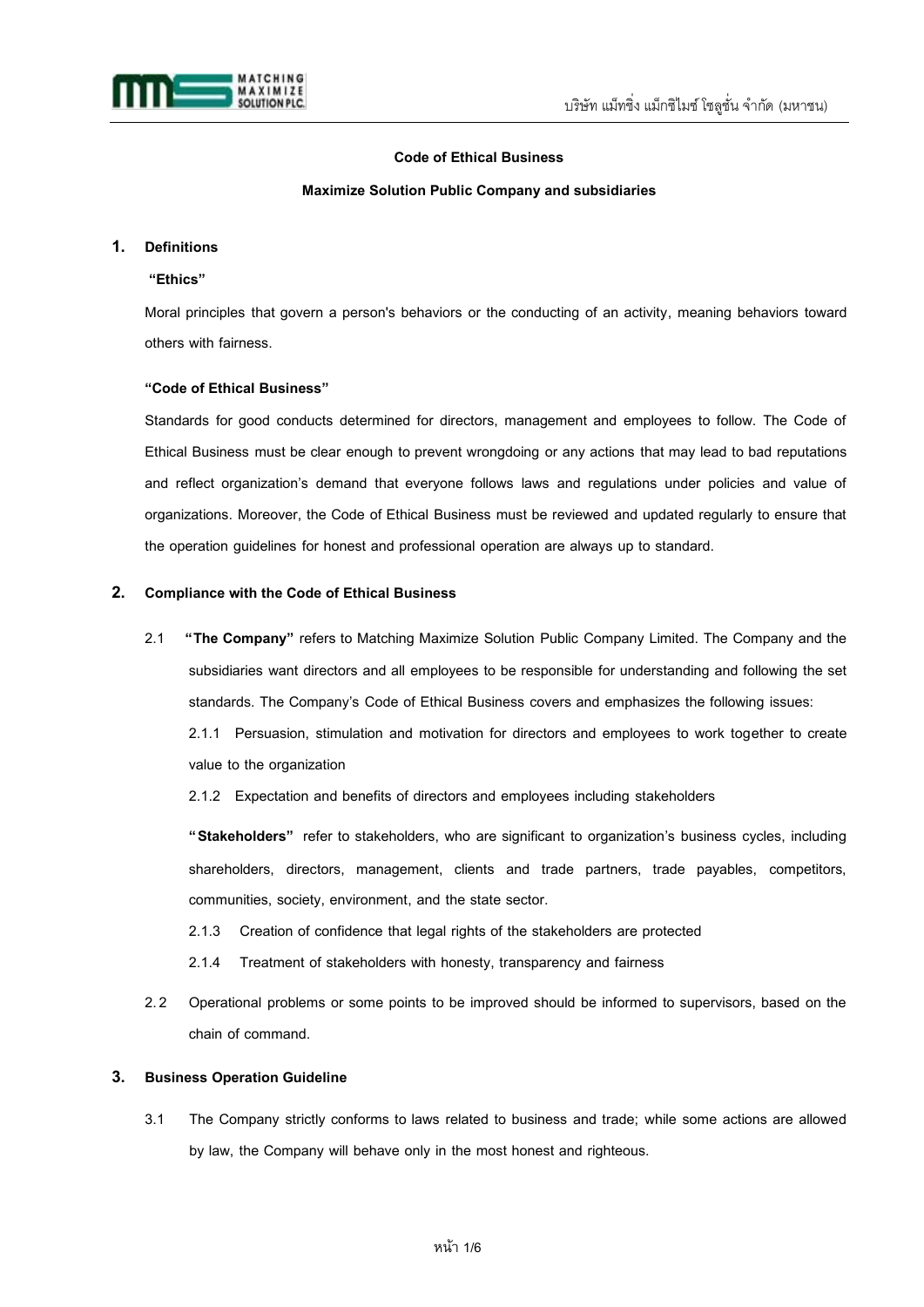

- 3.2 The Company believes that performing business with honesty and morals is the right and sustainable way for business operation.
- 3.3 The Company respects national norms, tradition, and culture.
- 3.4 The Company will manage operation with honesty. It shall also complete accounting correctly, present and use budget clearly, save budget. The Company shall also assess investment in various projects with honestly, accuracy, and transparency under certain principles.
- 3.5 The Company expects honesty from all levels of employees in terms of following the Company's policies, accounting principles, and other internal control operation. In case employees see any actions that violate the Company's policies and regulations that may cause corruption or damage the Company's reputation, they shall report to supervisors.
- 3.6 The Company will perform business, taking into account their duty and responsibility to the Nation, Religion, and the King, as well as the country's laws and good morals.

# **4. Conflicts of Interest**

- 4.1 The Company demands that all employees avoid conflicts of interest neither their own interest nor the Company's interest in contacting business partners and other parties.
- 4.2 An action that employees disclose the Company's confidential information to other parties during the time when they remain employed by the Company without a permission from the Company is regarded as an action relating to conflicts of interest.
- 4.3 Directors and employees are prohibited from using the Company's internal information for their personal benefits or benefits to externals, especially the information undisclosed to the public, according to the rules and regulations of the SET and related laws.
- 4.4 The action that the Company's directors or employees are directors or advisors to other companies or other business associations must not cause a conflict of interest or impede their direct duties and they must gain an approval from the Company proceeding with such action.
- 4.5 Employees shall save the Company's assets with the maximum benefits and not for personal benefits.
- 4.6 In case directors or employees or their family members take part or hold shares in other companies, which may cause conflicts of interest, they must report to the Company in a written form.

# **5. Responsibility to shareholders**

- 5.1 The Company shall try to expand growth so as to bring shareholders good returns for a long time; hence, the shareholders shall benefit from effective operation and good earnings performance.
- 5.2 The Company shall respect the shareholders' right to receive necessary information to assess the Company's management, and the Company shall disclose correct and actual information and report the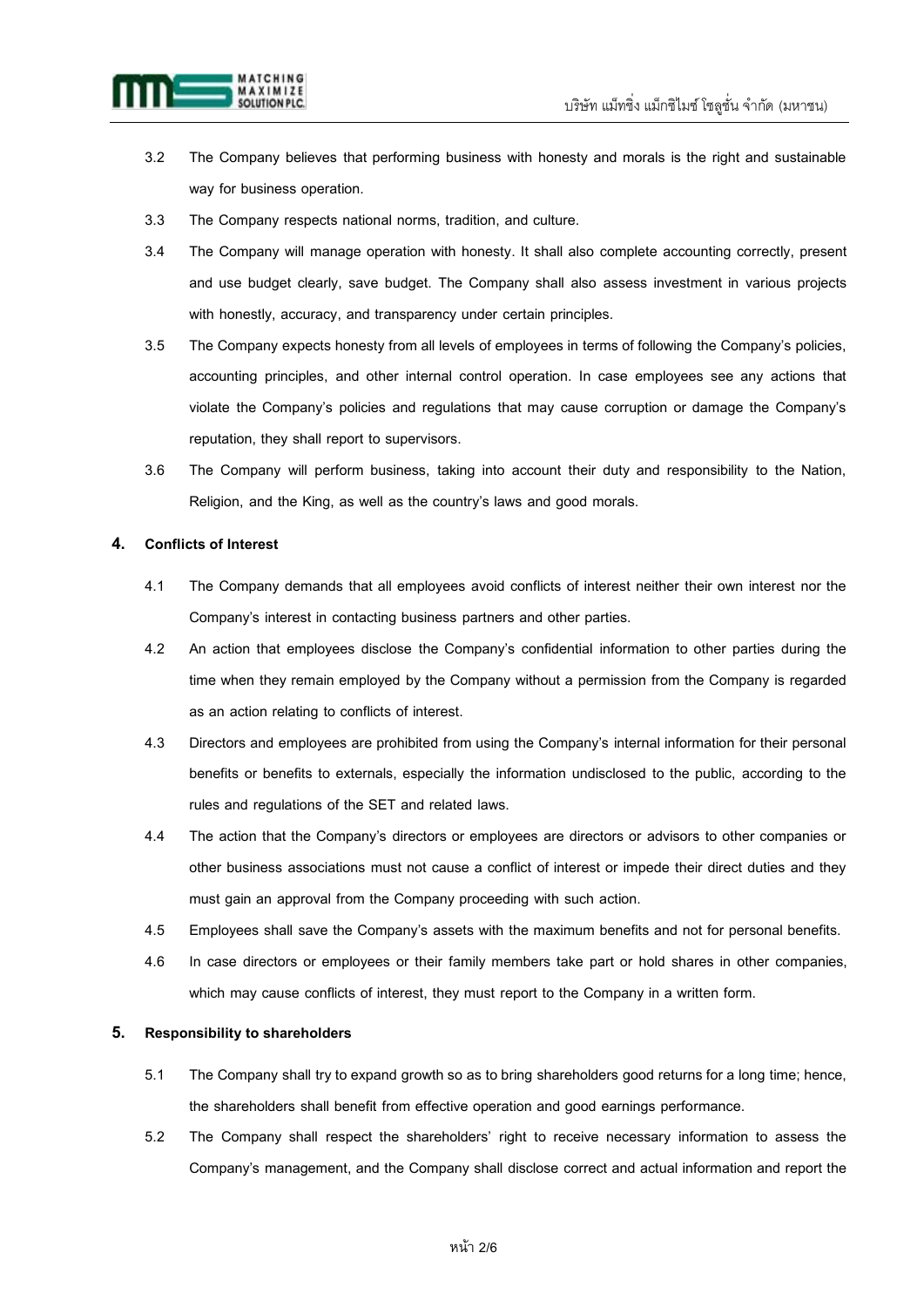

financial position of the Company to shareholders regularly under international standards accepted by foreign capital markets as stated by the SET.

- 5.3 The Company has a policy to book accounting items correctly and completely in accordance with accounting standards and related laws. The accounting must be examined by the internal auditor and external auditor and the Audit Committee.
- 5.4 The Company shall respect and maintain all legal rights of the shareholders and the shareholders shall be treated with honesty, transparency, and fairness.

# **6. Relation with business partners and contract partners**

- 6.1 The Company demands that provision of goods and service is under standard and ethics, based on the following principles.
	- 6.1.1 There are appropriate and fair competitions among bidders with appropriate selection process.
	- 6.1.2 There are criteria to assess and select business and contracted partners.
	- 6.1.3 An appropriate form of contracts is created.
	- 6.1.4 There is a management and monitoring system to ensure that all parties completely follow the terms and conditions in the contracts so as to prevent corruption in all procurement process.
- 6.2 The Company wishes to provide good, quality and professional services with honestly and fairness.
- 6.3 The Company has a policy to keep business partners and contract partners' information confidential and operate business with fairness and independence. The Company shall not unlawfully operate business with business partners and contract partners, neither bribing nor providing objects for other people in a bid of seeking business benefits.
- 6.4 The Company operates business with fairness under decision criteria and comparisons on conditions, prices and quality, including other services with transparency and ability to be scrutinized. Under any circumstances, the Company always prohibits requesting for business benefits from business partners or contract partners.
- 6.5 The Company is committed to developing and maintaining sustainable relations with business partners and contract parties with clear objectives concerning the value of goods and services, the value for the money, the technical quality and trust among one another.
- 6.6 The Company has a policy to make payment to business partners and contract partners on time under the agreed terms of payment.
- 6.7 The Company wishes to operate business between business partners and contract partners accurately and they shall be protected by related consumer protection laws.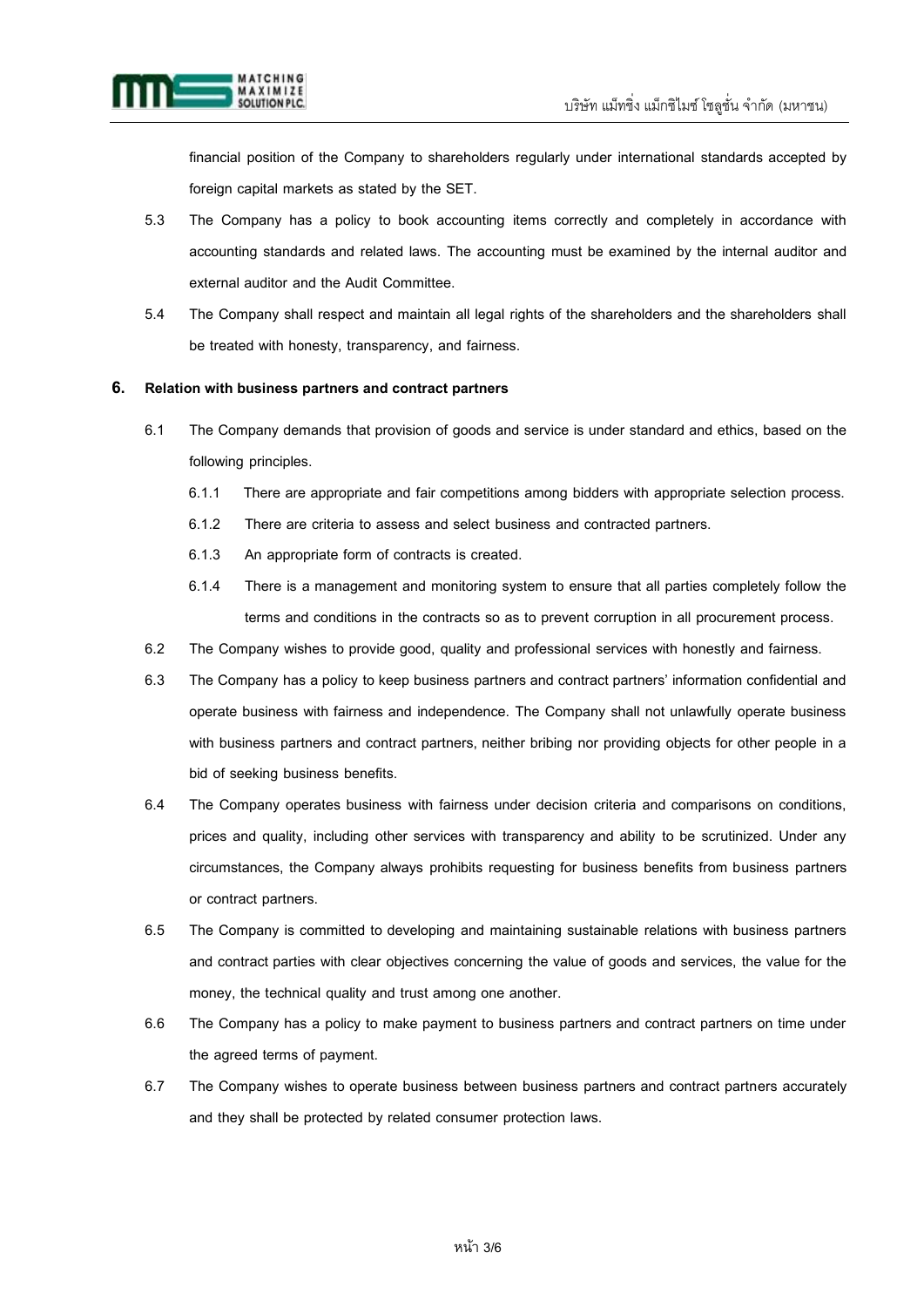

# **7. Responsibility to the directors, the management and employees**

- 7.1 The Company has a policy to determine fair and appropriate remuneration for the directors, the management, and employees.
- 7.2 The Company emphasizes employees' welfare, security, and career advance.
- 7.3 The Company has a policy to have the directors, the management and employees protected by laws.

### **8. Relation with account payables and creditors**

The Company has a policy to follow terms and conditions in the contracts with account payables and creditors with honesty and fairness.

### **9. Competitors**

- 9.1 The Company has a policy to operate business with fairness, not alleging or damaging competitors.
- 9.2 The Company has a policy to operate business and compete with competitors under the set rules and trade competition laws.

### **10. Responsibility to communities, society, environment and the state sector**

- 10.1 The Company has a policy to run business while taking into account the communities, society, environment, and the state sector. The Company also complies with the existing laws and regulations related to the communities, society and the state sector. In case there are no certain laws on some particular matters, the Company treats communities, society, environment, and the government with responsibility as follows:
	- 10.1.1 Operate business under laws and organizational regulations.
	- 10.1.2 Operate business under laws and relevant state orders and regulations.
	- 10.1.3 Take into account environmental aspects and decent tradition and culture.
	- 10.1.4 Encourage the directors, the management and employees to act as good citizens who contribute to communities and society and promote participation in political activities.
	- 10.1.5 Respect virtuous national culture when doing business.

### **11. Management of information and confidentiality**

- 11.1 As an organization in the society with a duty to follow information within the same society, the Company has a policy to manage the Company's information effectively and disclose only necessary, accurate and appropriate information to the society under suitable occasions.
- 11.2 The Company has a clear and appropriate policy to keep confidential information under control by the responsible units; this also includes the control of the computer and software network system.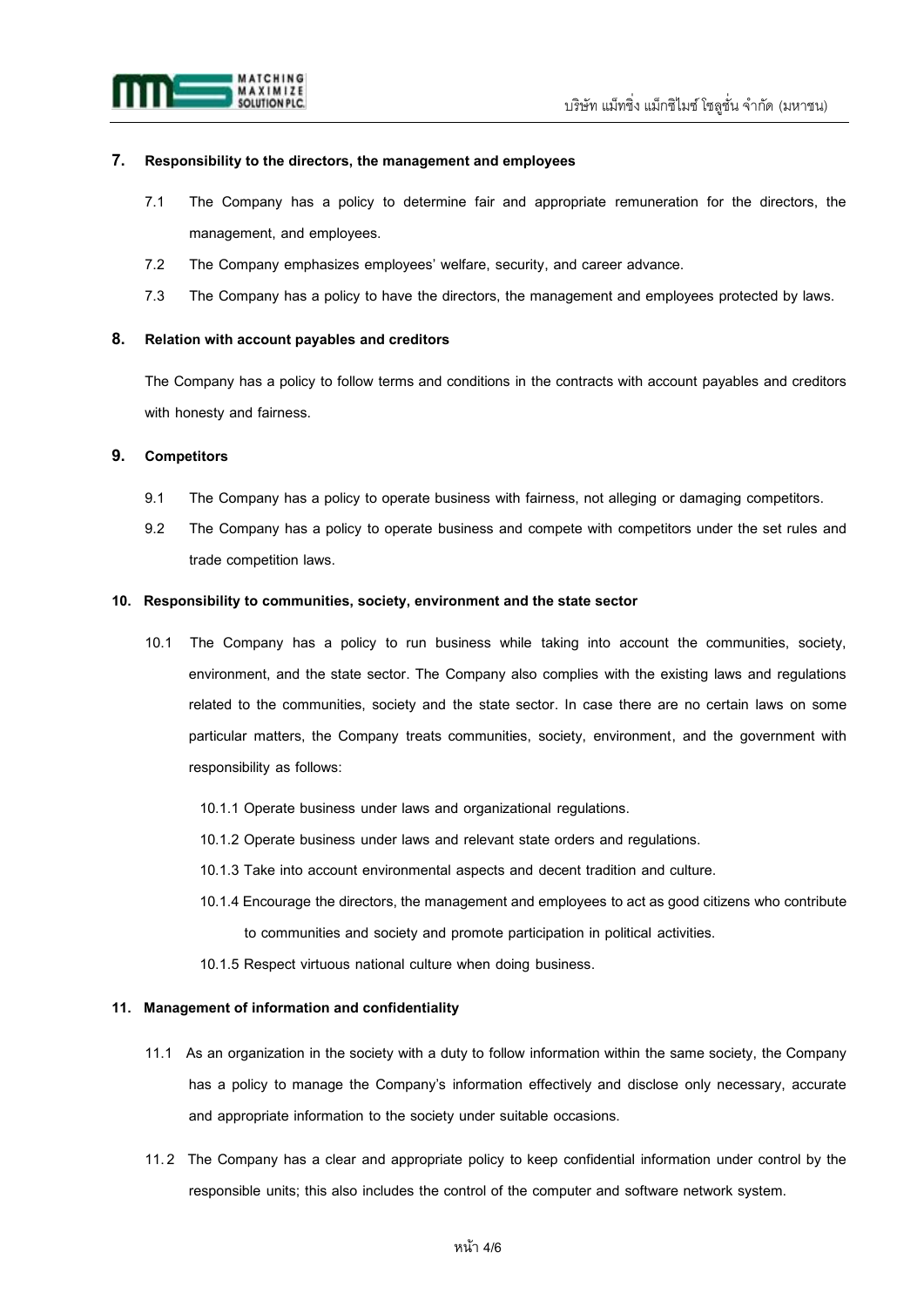

11.3 The Company has a personal data protection policy in order to create sufficient standards relating to personal data protection as specified by the related law.

### **12. International business operation**

12.1 The Company has a policy to expand international business operation effectively, with an appropriate system relating to quality, prices, and services, as well as emphasize accurate copy rights, the intellectual property and the trademarks.

# **13. Gifts and business entertaining**

- 13.1 The Company has a policy to operate business with transparency and morals. Therefore, the directors, management, and employees shall not destroy the Company's reputation by behaving improperly or doing any actions that may create controversy about honest and fairness issues.
	- 13.1.1 The Company demands that the directors, the management, and employees should avoid offering or receiving objects or any benefits from business partners and any parties relating to the Company's business operation, except for some gifts offered during festive or traditional seasons under appropriate value that receivers may consider receiving.
	- 13.1.2 In case the directors, the management and employees receive cash gifts or any objects with high value, they shall report to their supervisors or those with the highest authority for their acknowledgement and then return to senders.
	- 13.1.3 The directors, management, and employees should avoid offering or receiving unusual business entertaining, in a nature that is beyond normal relation, from other parties who engage in businesses relating to the Company's affairs.

#### **14. Safety and sanitary**

- 14.1 The Company will attempt to prevent accidents, injuries and illnesses caused by profession with serious cooperation from all employees. In addition, the Company will limit risks relating to safety, which may arise during business operation.
- 14.2 The Company arranges the designs of tools and equipment and completes operation guidelines. The Company also provides trainings and controls operation, taking into account the safety of lives and property of the employees, as well as the entire society where the Company is operating business.
- 14.3 The Company will cooperate with state agencies, as well as other organizations in eliminating emergencies or accidents caused by business operation in a rapid, effective, and cautious manner.